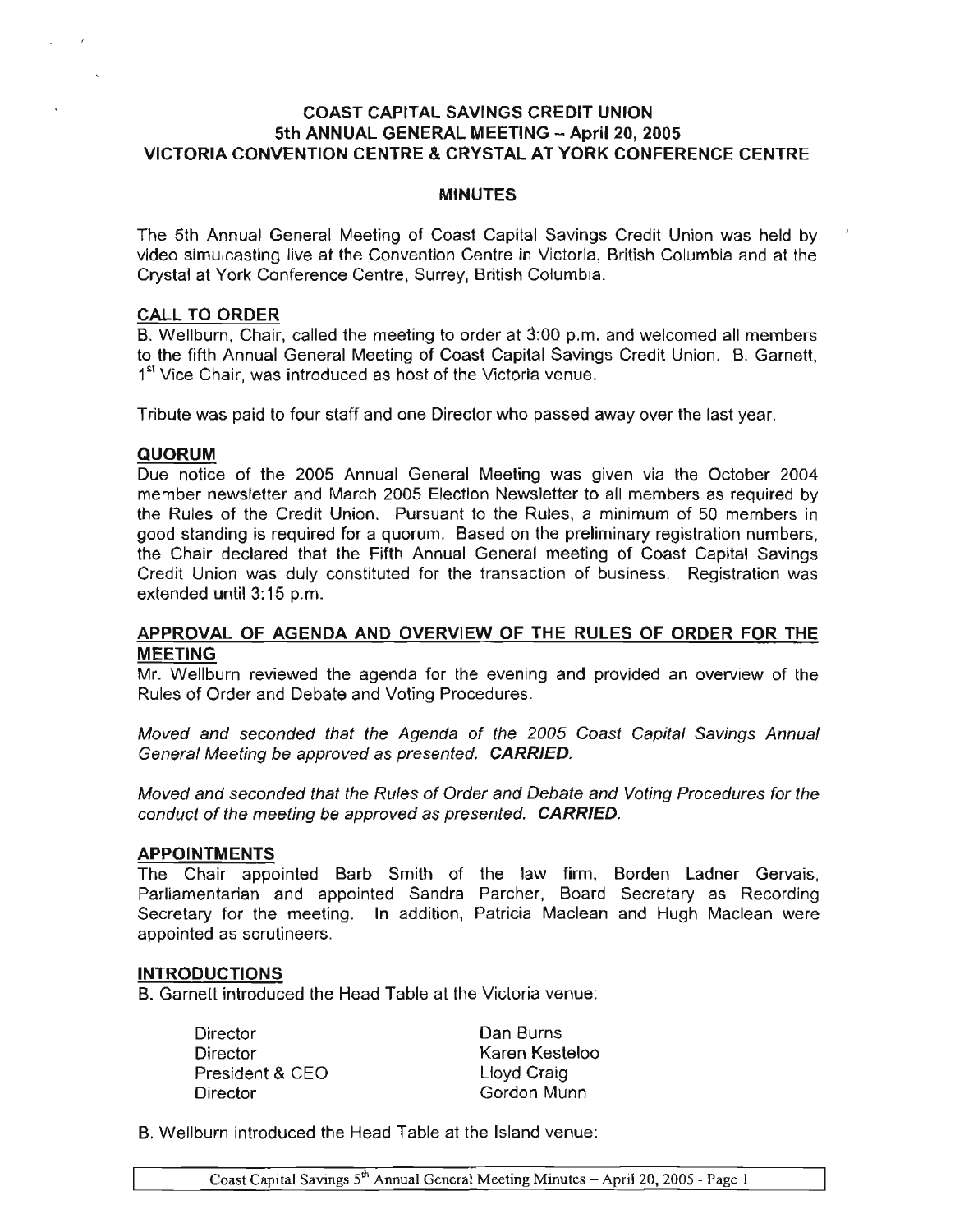**Director Director Parliamentarian** Recording Secretary **Director** 

Christine Brodie Doug Stone Barb Smith Sandra Parcher Ken Martin

Special Guests present in Victoria: Elizabeth Woods, former Director Bert Hayes, former Director

Special Guests present in Surrey: Jim Chan, CUMIS Kevin Neville, Credit Union Central of British Columbia Tom Kirstein, former Director and Board Chair Bert Miles, former Director and Board Chair

# **APPROVAL OF THE MINUTES FROM THE FOURTH ANNUAL GENERAL MEETING**

The Minutes of the Annual General Meeting held on April 28, 2004, approved by the Directors as authorized by the members, were presented to the membership for subsequent approval. No errors or omissions were brought forward.

Moved and seconded that the Minutes of the April 28, 2004 Coast Capital Savings Annual General Meeting be approved as presented. **CARR/ED.**

# **BUSINESS ARISING FROM THE MINUTES**

Reference was made to an unanswered question from the 2004 meeting with respect to the television ads and whether the membership had increased in February 2004 over February 2003. The Chair undertook to provide an answer later in the meeting.

In response to a question it was noted that the attendance at the 2004 Annual General Meeting was 296.

There was no other business arising from the Minutes.

## **SCRUTINEER'S REPORT**

Mr. Wellburn reported that 120 registered members were in attendance at the Crystal at York Conference Centre in Surrey and 91 registered members at the Conference Centre in Victoria for a total of 211 members present at the meeting.

## **DIRECTORS'REPORT**

Mr. Wellburn cited the leadership of his Board colleagues, the CEO and the Executive Team, the hard work and dedication of employees, and the support of, and business with, members of the Credit Union as the main reasons for a successful 2004.

The mandate of the Credit Union was reviewed:

- Providing financial products and services to the membership;
- Providing an outstanding place for employees to work and to grow their careers;
- Continuing to grow roots in the communities the Credit Union serves; and,
- Weaving all components together into a strong, profitable organization for the future.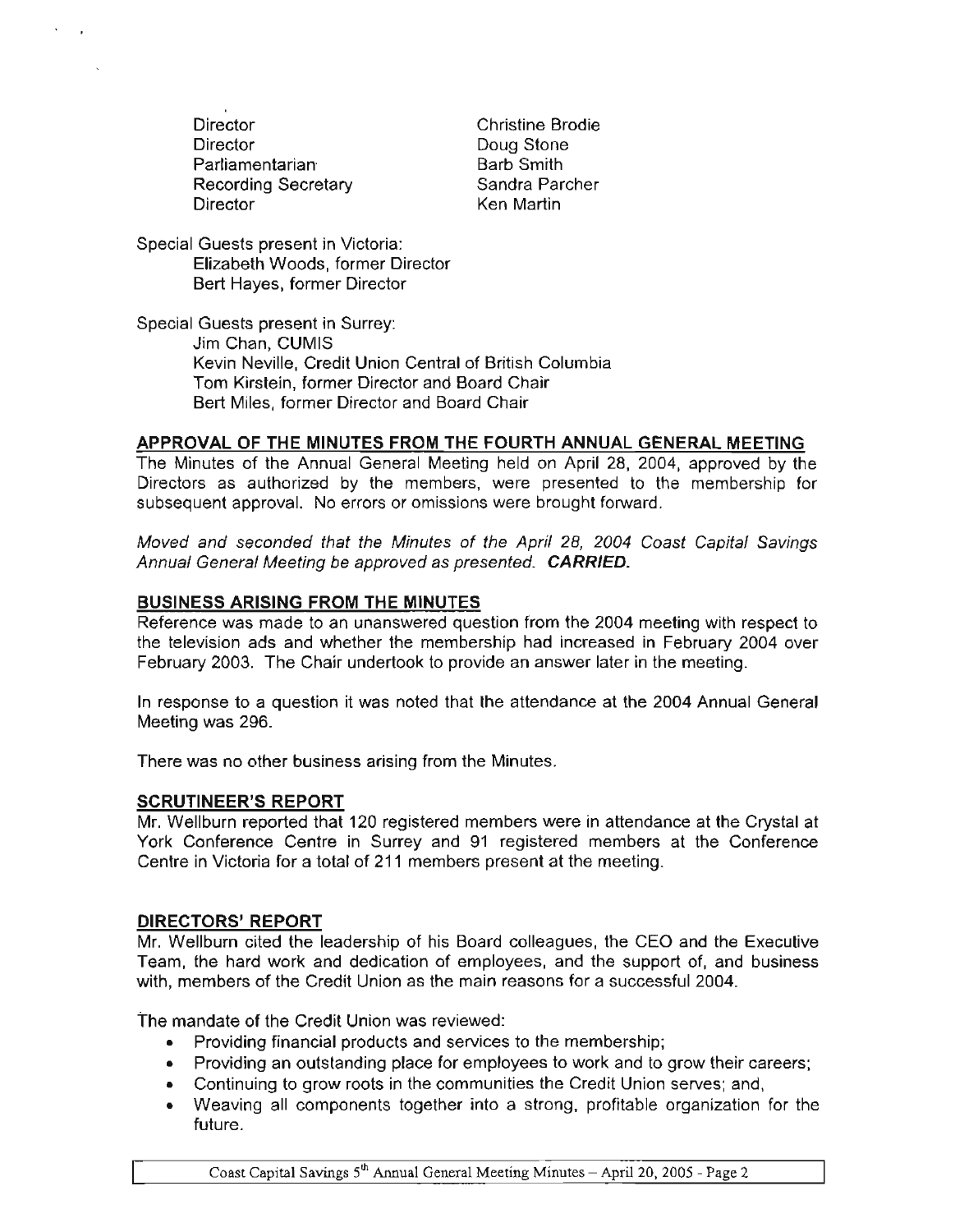Member involvement was also noted as an important success factor.

Mr.. Wellburn reiterated the Board of Directors' responsibilities including:

- Working with the management team to achieve the Credit Union's tong term strategic goals;
- Stewardship of high ethical standards, good professional conduct and best corporate practices;
- Promoting transparency and accountability;
- Representing the interests of members and stakeholders; and,
- Building a strong Board.

In response to member feedback regarding the importance of increased communication with members about the Board's role and mandate and the Credit Union's corporate governance practices, a communication initiative was undertaken in 2004. It was felt that the campaign contributed to encouraging greater member involvement in corporate governance at Coast Capital Savings and facilitated a better understanding of, and increased interest in, the candidate recruitment and Director election process. There were more candidates on the ballot for the 2005 election and more members voted than in the previous year.

Mr. Wellburn spoke about the importance of the Credit Union playing an active role in ensuring the long-term effectiveness of the Board and referenced a recent national report on cooperative governance practices published by the Canadian Co-Operative Association and Brown Governance Inc. It was noted that the research revealed that over three-quarters of co-op boards get explicitly involved in Board renewal.

The following statistics were noted:

- 56% profile skills, desired attributes and criteria for candidates,
- 60% recruit and use some form of candidate endorsation or identification,
- 67% select individuals to stand for election,
- 80% assess their co-op's strategic needs.

It was also noted that for Coast Capital Savings, the Nominations and Election Committee undertakes these tasks on behalf of the members to add strength to the Board for the benefit of both the Credit Union and the members. Members make the ultimate decision on who is elected.

The membership was advised that with the loss of one Director, Doug Brawn, there will be a vacancy on the Board and that the intention is to leave the position vacant for the remainder of the term which would have expired in 2006.

While the current Board policy requires local representation on the Board, members were reminded that all Directors represent all members. The policy. as is the case with all policies, will be reviewed and adapted to meet changing needs as the Credit Union grows.

Members were thanked for their patience during the merger transition and the resulting changes. Staff were commended for successfully completing Canada's largest credit union merger.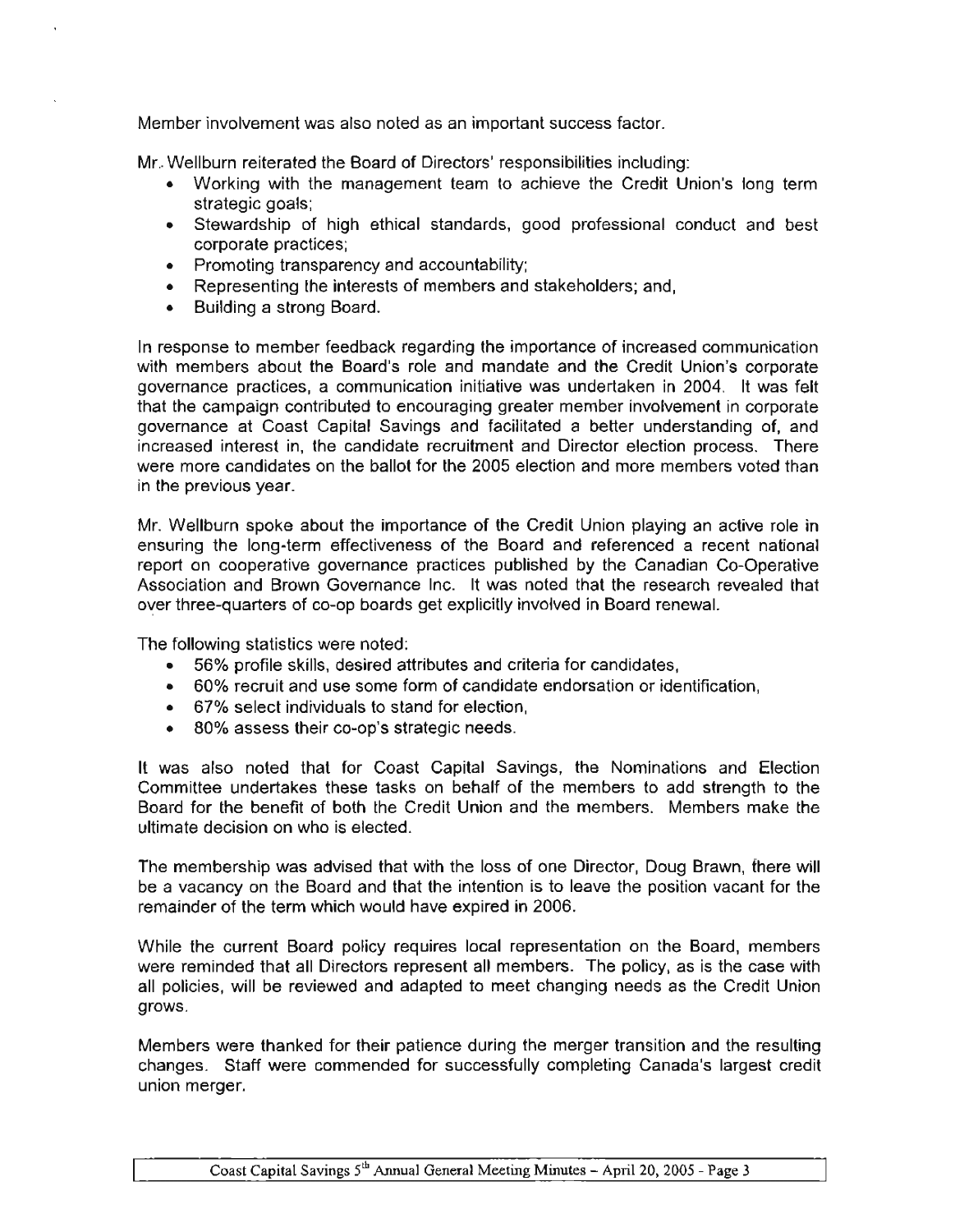Members were advised that expanding Coast Capital Savings within the province and across the country, when legislation permits, is an integral part of the business strategy. The need for growth was recognized as was the need to remain local and connected with the communities served by the Credit Union. Coast Capital Savings' growth plan is motivated by the need to remain competitive and to do the best job possible for members, employees and communities through achieving economies of scale.

In 2004, \$2.8 million of profits were invested in the community thanks to the 2003 member survey in which 70% of the membership indicated they were in favour of the Credit Union re-directing patronage dividends to community programs and activities.

An update on the five major components of the new community model was provided:

- The Coast Community Fund supports community organizations in all our regions and manages sponsorship and donation requests with a focus on programs in the areas of health and wellness, education, the environment, community services, and arts and culture.
- The Coast Capital Savings Foundation is dedicated to promoting its mandate of growing strong, confident, healthy young Canadians and focuses its support on initiatives, programs, and partnerships that build or enhance leadership skills for youth.
- The Coast Community Youth Team brings together selected grade 11 and 12 high school students in the Lower Mainland and Vancouver Island. Youth team members receive full staff training for customer service representatives, work part-time in assigned branches and are immersed in community work.
- The Education Awards Program provides scholarships to students in our communities who have demonstrated strong leadership potential. In 2004 66 scholarships, valued at \$2,000 each, were awarded to deserving students.
- The Coast Community Volunteer Program will be launched later in 2005. In 2004, employees contributed approximately 20,000 volunteer hours to community initiatives. This new program is aimed at further encouraging employee volunteerism by making it possible for employees to donate more of their time to worthy causes.

Another highlight of 2004 was that Coast Capital Savings received national recognition for leadership in corporate social responsibility through receipt of the Imagine Canada award for being the best corporate citizen in Canada's financial services industry.

The management team, all staff and Directors were again thanked for their leadership and hard work.

Retiring founding Directors of Coast Capital Savings, Georgiana Evans and John Huska, were recognized for the key roles they played throughout the mergers and transition periods.

Members were again thanked for their commitment to the Credit Union.

# CEO'S REPORT

Mr. Craig reported on the successes of the past year. Significant accomplishments included:

- o The distinction of being selected among Canada's 50 Best Managed Companies for the fifth time;
- o Completion of transitional work related to the merger;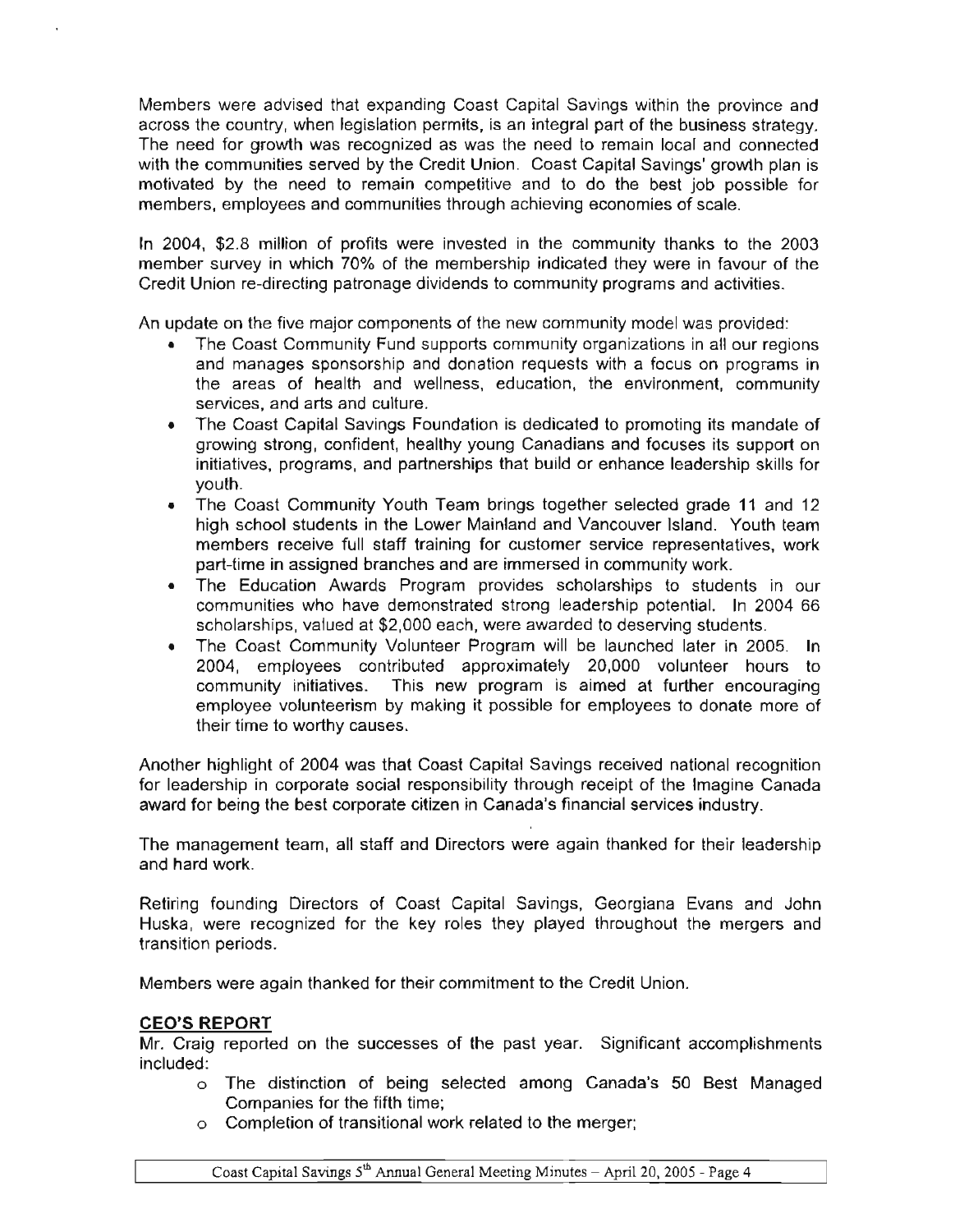- o Conversion to a single, integrated banking system;
- o Strong financial performance;
- o Increased awareness and recognition of Coast Capital Savings and our brand "how can we help you?" across key markets;
- o Expansion of insurance officers on Vancouver Island;
- o Conversion of Nanaimo, Duncan, and Mill Bay U-Select offices to full-fledged branches increasing the branch network to 44 locations on the Lower Mainland, Vancouver Island and the Fraser Valley.

With respect to financial performance, Mr. Craig reported that:

- o net income for 2004 was \$44.8 million, an increase of 20% or \$7.3 million;
- o net income expressed as a return on average assets increased from 0.60% in 2003 to 0.68% in 2004;
- o net income expressed as a return on average equity was 17.7% in 2004 showing a slight increase from 17.4% in 2003;
- o assets totaled \$7.2 billion as at December 31, 2004 compared to \$6.4 billion in 2003;
- o member equity increased from \$237 million in 2003 to \$278 million in 2004
- o regulatory capital increased in 2004 to \$355.8 million from \$323.9 million in 2003

A review of subsidiary operations was undertaken to ensure alignment with strategic goals, market realities and the changing needs of members. As a result, Coast Appraisals was sold to its employees. In addition, the U-Select subsidiary was streamlined to focus exclusively on mortgage brokerage services and the operations of Coast Capital Real Estate were combined with Victoria-based Royal LePage Realty to establish Royal LePage Coast Capital Realty.

To date, two major initiatives have been rolled out in 2005 - the Free Chequing, Free Debit and More Account and the No Worry Mortgage. Three new innovative branches are planned for the coming year. Extended hours have been introduced in a number of branches. There is a continued commitment of staff resources to the Contact Centre to further improve those services and to speed up response time.

Mr. Craig commented on the new Coast University initiative that will be launched in the near future, the focus of which will be to nurture our human resources and build leadership within the organization.

Mr. Craig commended the vision and bold leadership of his colleagues on the executive team and their individual contributions to the 2004 successes and also saluted the Board for its foresight in leading the way. Members were thanked for continually sharing ideas and for challenging the Credit Union to raise the bar of service excellence. Staff were recognized for their outstanding talents and resourcefulness.

# **AUDITOR'S REPORT**

Brian Atkins, external auditor and Managing Partner from KPMG, was introduced.

The Auditor provided the members with the standard audit report:

- o management is responsible for the financial statements and it is the auditor's responsibility to audit those financial statements
- o the audit was conducted in accordance with Canadian Generally Accepted Auditing Standards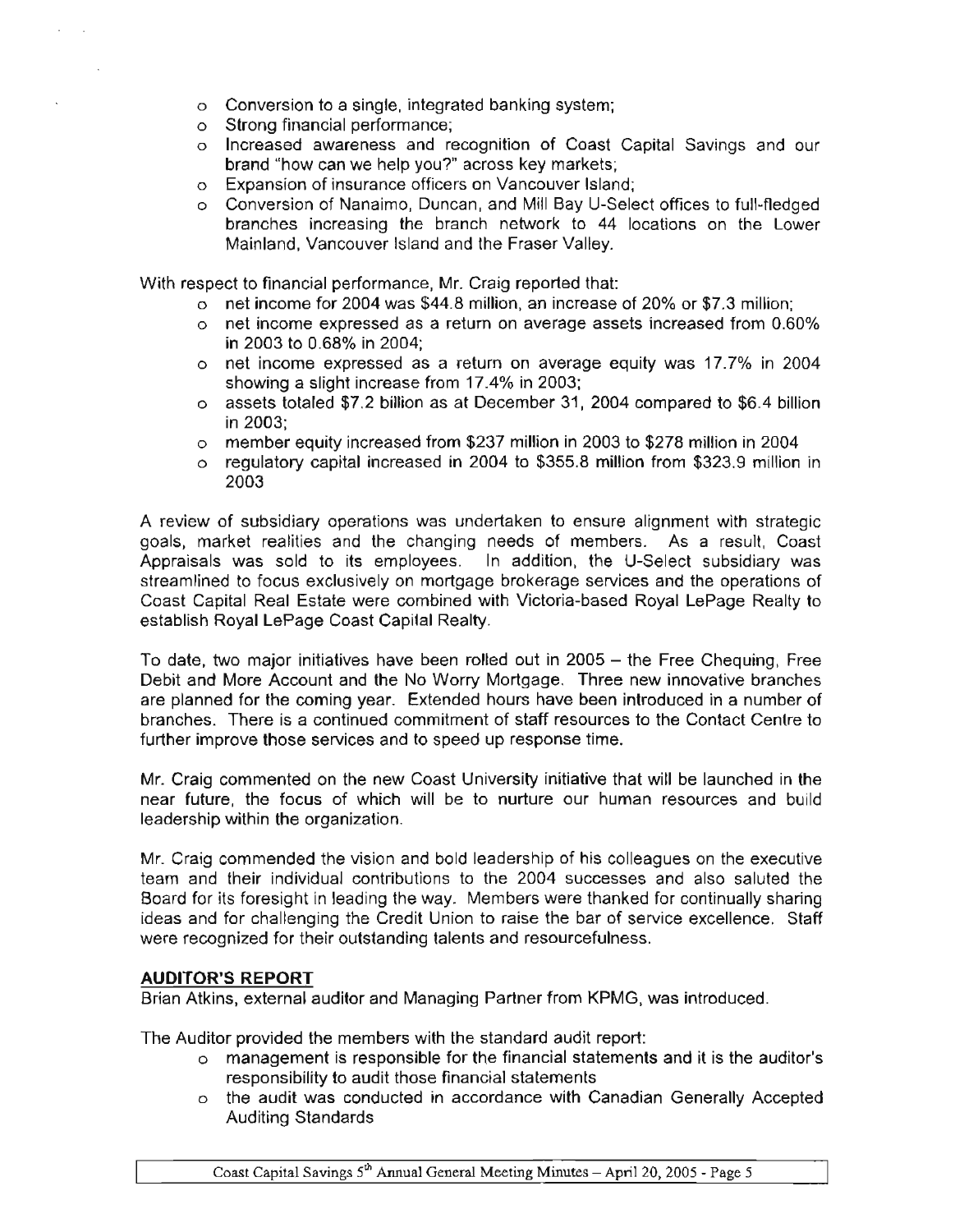and provided an opinion that the consolidated financial statements present fairly, in all material respects, the financial position of Coast Capital Savings Credit Union as at December 31, 2004 and the results of its operations and cash flows for the year then ended.

In answer to a question regarding the availability of the Annual Reports prior to the Annual General Meeting- to allow members ample time to review the financial statements, it was noted that that is the preference; however, circumstances do not always allow for this. Members were also reminded that financial highlights are available in the election booklet mailed to all members in March who were eligible to vote.

The 2004 Auditor's Report and the Financial Statements were received.

# **MOTION TO APPOINT AUDITOR FOR THE ENSUING YEAR**

(

 $\overline{1}$ 

Moved and seconded that the firm of KPMG be appointed external auditors for the year 2004 and that their remuneration be set by the Board of Directors. **CARRIED.**

### **COMMITTEE REPORTING - NOMINATIONS & ELECTION COMMITTEE**

K. Kesteloo, Chair of the Nominations and Election Committee, was introduced to report on the results of the 2005 election.

It was noted that the Nominations and Election Committee is appointed annually by the Board of Directors and is comprised of a number of Directors who are not currently eligible for re-election. The Committee is accountable directly to the membership.

Mr. Wellburn's comments regarding the national governance report were reiterated. Coast Capital Savings has embraced the practice of sound corporate governance and, as such, the Committee undertook a structured process to first identify the governance needs of the Credit Union in terms of the skills, competencies, experience and backgrounds currently required for the Board to successfully direct the organization in concert with its strategic plan. From this gap analysis, a candidate description was developed and published to the membership.

It was noted that the candidate description will change from year to year in response to the changing needs of the Credit Union and the skills available at the Board table. It was also noted that if a candidate's skills do not align with the current year's candidate description, that candidate may not be endorsed as the candidate's skills may be adequately represented at the Board table or do not coincide with the current strategic focus of the Credit Union.

Ms. Kesteloo outlined the awareness and recruitment campaign that was undertaken during late summer and throughout the fall of 2004.

Seventeen members submitted their nominations papers. Following a rigorous evaluation process, the Committee endorsed seven candidates who. in its opinion, would add strength to the Board of Directors and best represent the current needs of the Board as set out in the 2005 candidate description. A total of 13 candidates were presented on the ballot for the 2005 Board of Directors election.

Recognizing that a critical part of the 2005 election process was member awareness and participation, numerous articles were published regarding the role of the Board.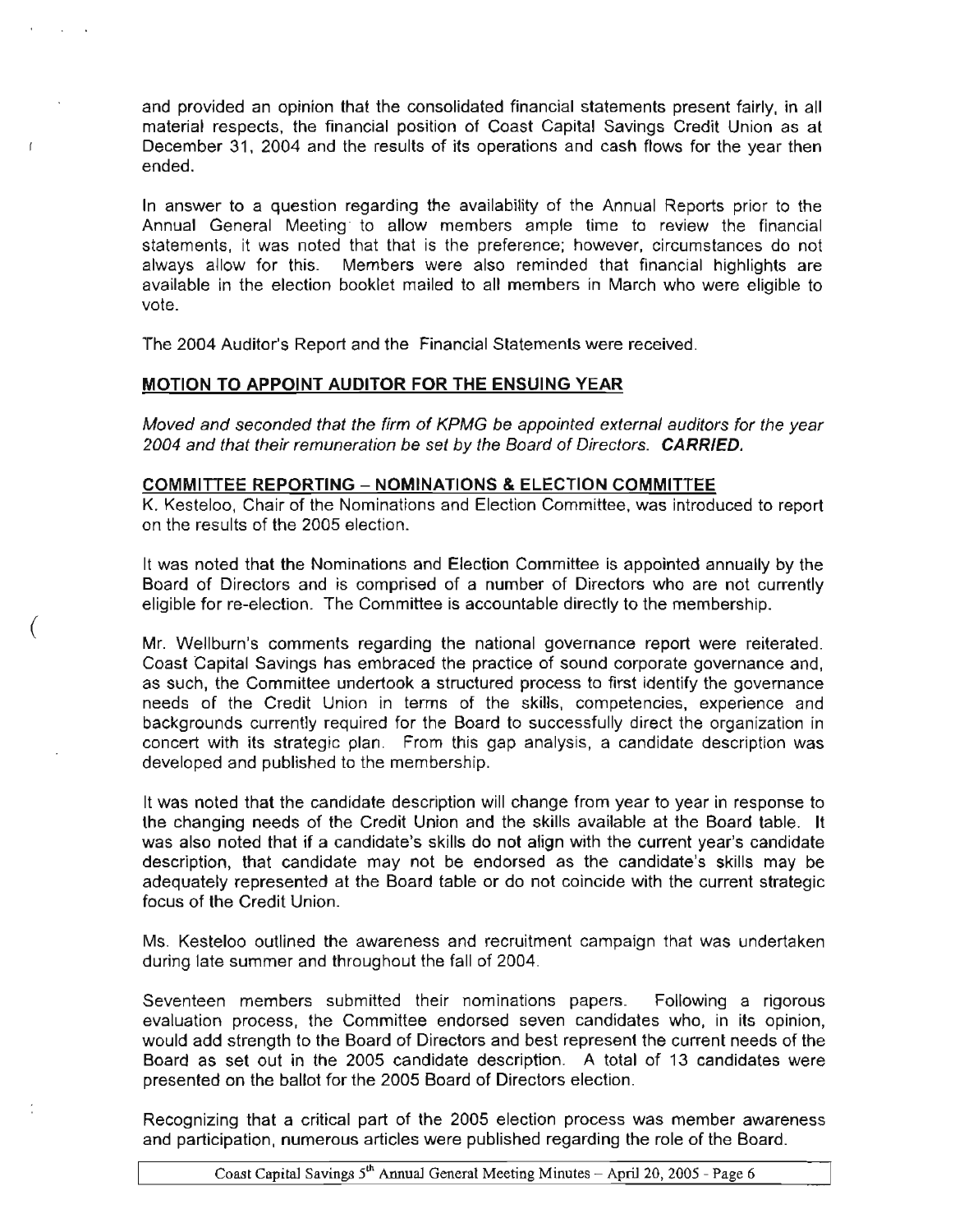It was noted that six Director's terms were expiring and that the Board was downsizing to 12. It was further noted that there was one Island vacancy on the Board with the remaining positions on the Mainland to be filled.

The results of the election were close and one candidate asked for a recount. For the purpose of the recount, an auditor from KPMG joined the independent Returning Officer to ensure that the procedures followed were in keeping with the Rules of the Credit Union and the results were accurate. The recount confirmed the accuracy of the Credit Union's election process.

It was acknowledged that there is the potential for human error as there is in any process. Through the review, an error in the spreadsheet of votes cast was discovered in the original count in that while the spreadsheet ranked each candidate's standing correctly, it incorrectly tabulated the number of votes for each candidate. While unfortunate, the error did not have any bearing on the election results.

Both the third-party Returning Officer and the KPMG auditor concluded in their respective reports that the Credit Union followed the required procedures for the election correctly. In addition, the Returning Officer informed the Committee that the process is very thorough and comprehensive and compares favourably to the process used by other organizations and in municipal and provincial elections.

As a result of the learnings from this experience, the 2005 - 2006 Nominations and Election Committee will be asked to consider a policy for consideration of the Board of Directors that automatically requires a recount of election results under certain circumstances.

In this year's election, a total of 7,025 ballots were cast including 450 rejected ballots resulting in 6,575 valid ballots. The individual results for each candidate were as follows:

| <b>Christine Brodie</b>      | 2,880 |
|------------------------------|-------|
| Mary Jane Stenberg           | 2,438 |
| Doug Stone                   | 2,213 |
| John Jansen                  | 2,108 |
| John Page                    | 1,994 |
| <b>Elizabeth Rhett Woods</b> | 1,843 |
| lain Hooey                   | 1,832 |
| Stan Hartfelder              | 1,742 |
| Dave Sela                    | 1,677 |
| <b>Hart Pfortmueller</b>     | 1,054 |
| <b>Ben Phillips</b>          | 935   |
| Ragini Rankin                | 868   |
| <b>Bill Hall</b>             | 707   |
|                              |       |

Ms. Kesteloo declared Christine Brodie, Mary Jane Stenberg. Doug Stone, and Elizabeth Rhett Woods elected to the Coast Capital Savings Board of Directors for three~year terms. All candidates were thanked for their interest in the Credit Union.

As well, the Committee members were thanked for their contributions.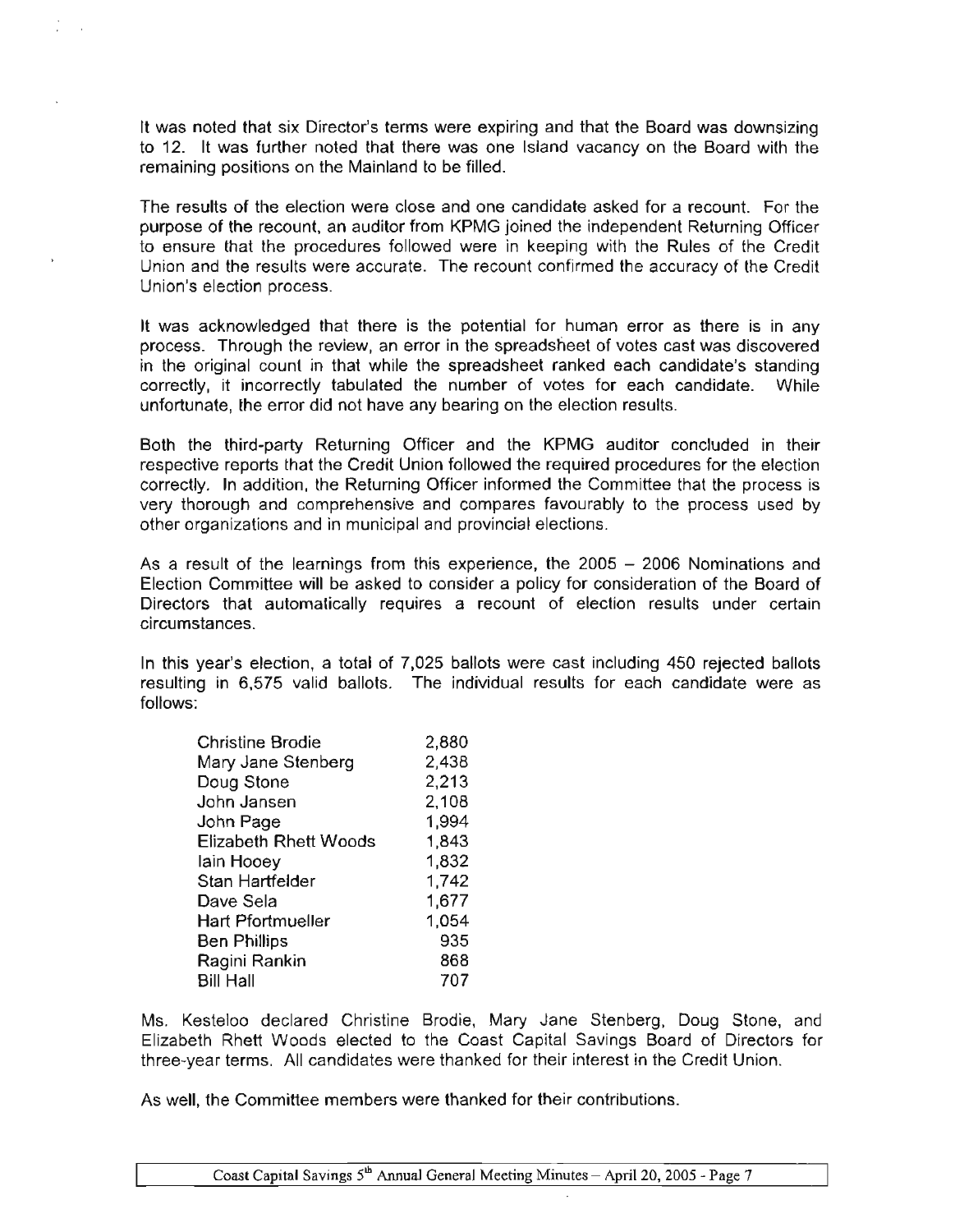Mr. Wellburn reported to the membership that Mr. Hooey, a candidate in the 2005 Director election, commenced a lawsuit this morning (April 20, 2005) in Victoria challenging the results of the election. As part of his lawsuit, Mr. Hooey's counsel brought forward an interim injunction which was heard this morning. In the interim injunction, he requested that the results of the election not be released to the meeting today, and that Ms. Woods not be allowed to take office. Coast Capital Savings' counsel was present to oppose the application and the application for the injunction was not successful.

It was noted that it was likely that a hearing would take place in the next few weeks to hear Mr. Hooey's concerns and that at that time the Court would make a ruling.

Mr. Wellburn further reported that the newly elected Directors will take office at the conclusion of the 2005 Annual General Meeting and will remain in office for their elected terms unless decided otherwise by the Court.

The newly elected Directors were congratulated and the members were thanked for voting as were the Returning Officer and auditor.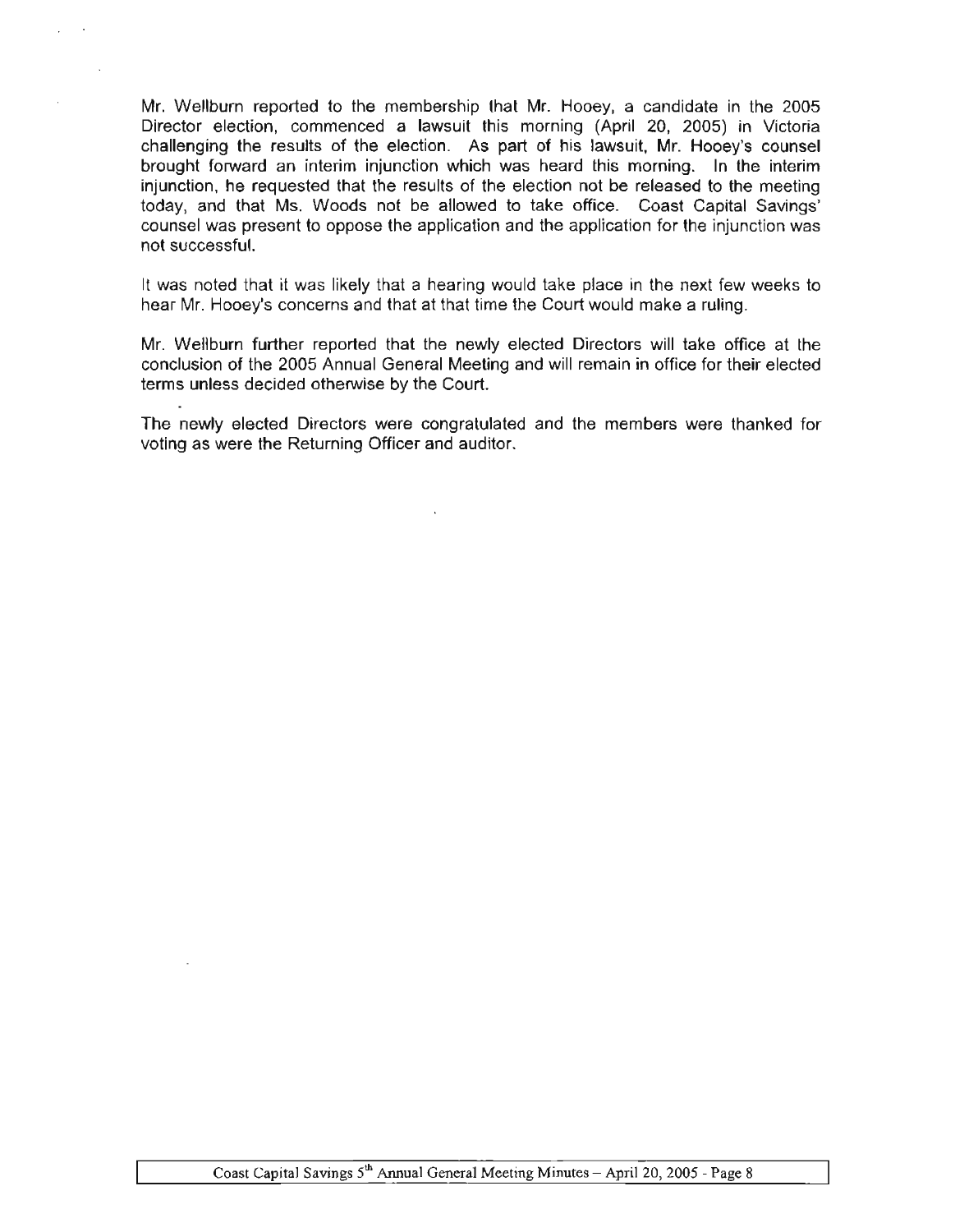### **MEMBERS' RESOLUTIONS AND NEW BUSINESS**

No resolutions were received from the members by the published deadline of December 31,2004.

#### Report on the Special Resolution regarding the Corporate Rules

It was noted that the full text of the Special Resolution was published in the 2005 Election Booklet.

The proposed revisions of the Credit Unions were briefly reviewed. Members were advised that a two-thirds majority was required to pass the resolutions and that the resolutions had been approved.

On the Special Resolution regarding the corporate rules, members voted 74.4% in favour; 25.3% against. There was a total of 4,464 valid ballots cast.

### Ordinary Resolution regarding Board Chair Remuneration

Moved and seconded that Bob Garnett, 1 *st* Vice Chair of the Board, assume the role of Board Chair for the discussion on the ordinary resolution regarding Board Chair remuneration. **CARRIED.**

D. Burns, Chair of the Governance and Member Relations Committee, was introduced to provide information to the members as to why the ordinary resolution was being proposed.

Moved and seconded that commencing immediately after the 2005 Annual General Meeting of Coast Capital Savings Credit Union that the annual remuneration of the Chair of the Board of Directors be established at a rate two times the annual remuneration ordinarily paid to a Director in relation to their service as a Director of the Credit Union.

Discussion on the motion:

 $\left($ 

- D. Burns provided information regarding governance best practices with respect to Board Chair remuneration and outlined the extensive duties of the Chair including, but not limited to, sitting on six Committees (voting member of three and ex-officio member of three), providing leadership and guidance to the Board of Directors, establishing and maintaining an effective working relationship with the CEO and Board, acting as a spokesperson for the Board, managing the affairs of the Board ensuring good governance of the Credit Union's business and affairs and ensuring the Board is alert to its obligations under the law, ensuring appropriate representation at official functions and meetings with major member groups and other stakeholder groups, and dealing with member correspondence and participating in community activities.
- While not opposed in principle to an increase for the Board Chair position, it was felt that any increase should not take effect until a newly elected Chair took office. It was suggested that it might be appropriate to also increase the remuneration received by the other Directors.
- For clarification, it was noted that the Board Chair is elected on an annual basis and that a new Chair would be elected at the first Board meeting following the AGM. **It** was also noted that all Directors are eligible to put their name forward for the position.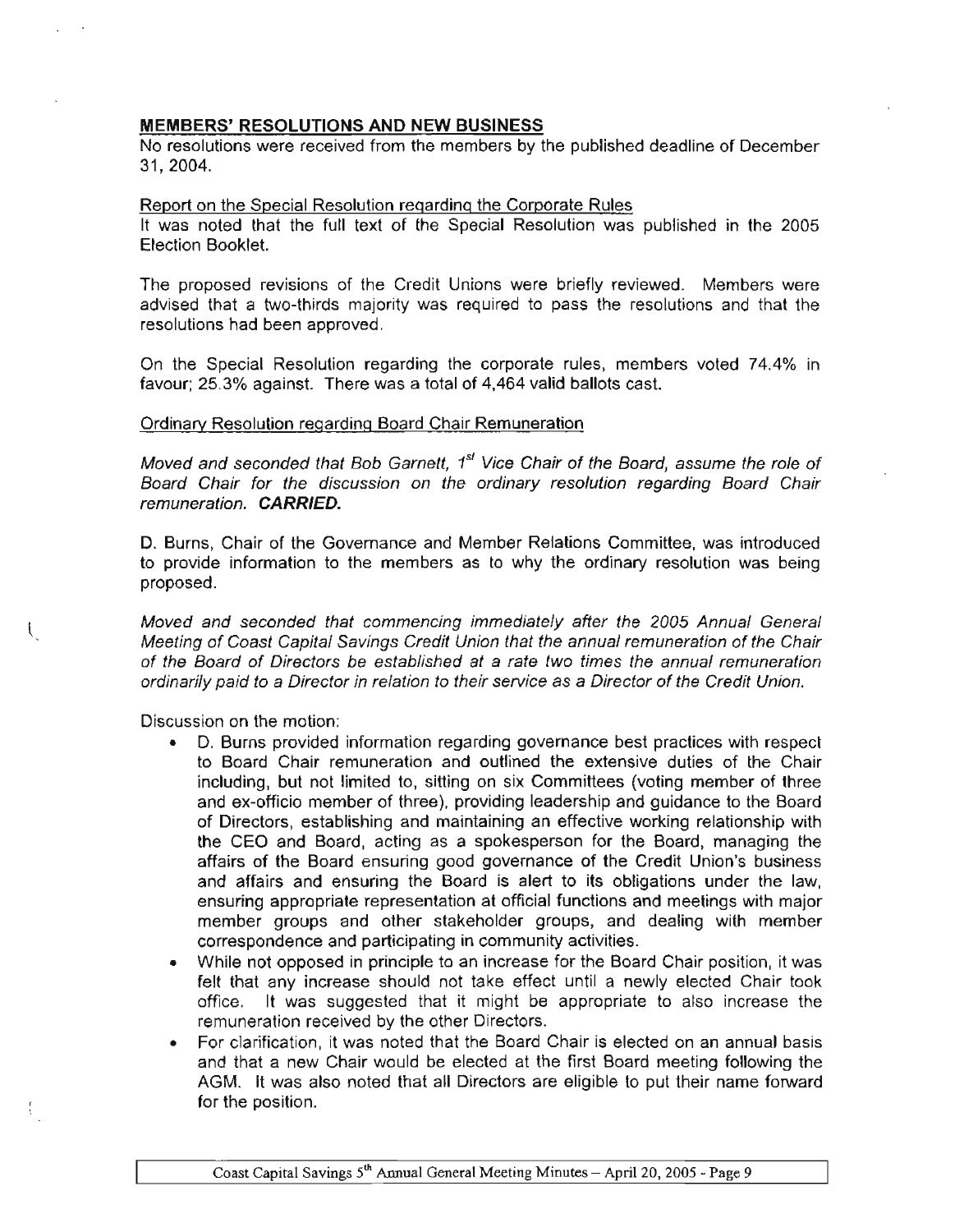- In response to a question regarding the comparisons that the Governance Committee had reviewed. it was noted that Vancity, Envision, Canadian Western Bank, and Alberta Treasury Board were included in the comparison bearing in mind some of the institutions were larger and some were smaller. Advice was also sought from governance consultants. The job of the Chair has become. much more onerous as has that of Directors.
- It was felt that remuneration should not be the motivation for a Director seeking the Chair position and that any increase should be guided by sound principles.
- It was noted that the Board Chair had not requested an increase at any point; rather, the Governance Committee had reviewed the position and the Terms of Reference and determined that the remuneration was out of line and subsequently made the recommendation to the Board.
- The concerns of other members were recognized; however, it was felt that a large number of members deserved the proposed amount and more and that the motion should be passed.
- Support for the motion was expressed although at the same time there was a concern that the vote on the motion would be by show of hands and it was felt that this was inappropriate given that staff members would be voting.
- There was a suggestion that the motion be deferred until the next Annual General Meeting so as to eliminate the perception that the increased remuneration was self-serving since the current Chair's term would expire at that time.

Being that there was no further discussion on the matter, the vote was called and the motion was CARRIED.

The Board Chair resumed the Chair for the remainder of the meeting.

In response to an earlier question regarding the television advertisements and whether the membership had increased as a result, it was noted that the advertisements began in 2004 and it takes time for any apparent impact to occur. Further, in 2003, Coast Capital Savings was still two organizations and the banking system was not converted until 2004. Information provided by staff indicated that there were 275,799 members (after adjustment for duplicates) and the current membership was 286,240, an approximate 8% increase.

It was reiterated that the purpose of the advertisements was to raise awareness of the Credit Union and not necessarily to immediately impact membership growth. From the overall awareness perspective, it was reported that, according to IPSO Reid, the awareness rate at the end of 2003 was 63% and the current awareness rate was 86%.

John Jansen. a former Director who ran in the election but was not successful, was recognized for his contributions to the Board.

## New Business

(

Comments were made on the following:

- A challenge to the statement that Coast Capital Savings was the first Canadian financial institution to launch a free chequing account as First Pacific Credit Union apparently offered the product.
- Disagreement with the statement that the "Nominations and Election Committee chose the best possible candidates to endorse" when one candidate's